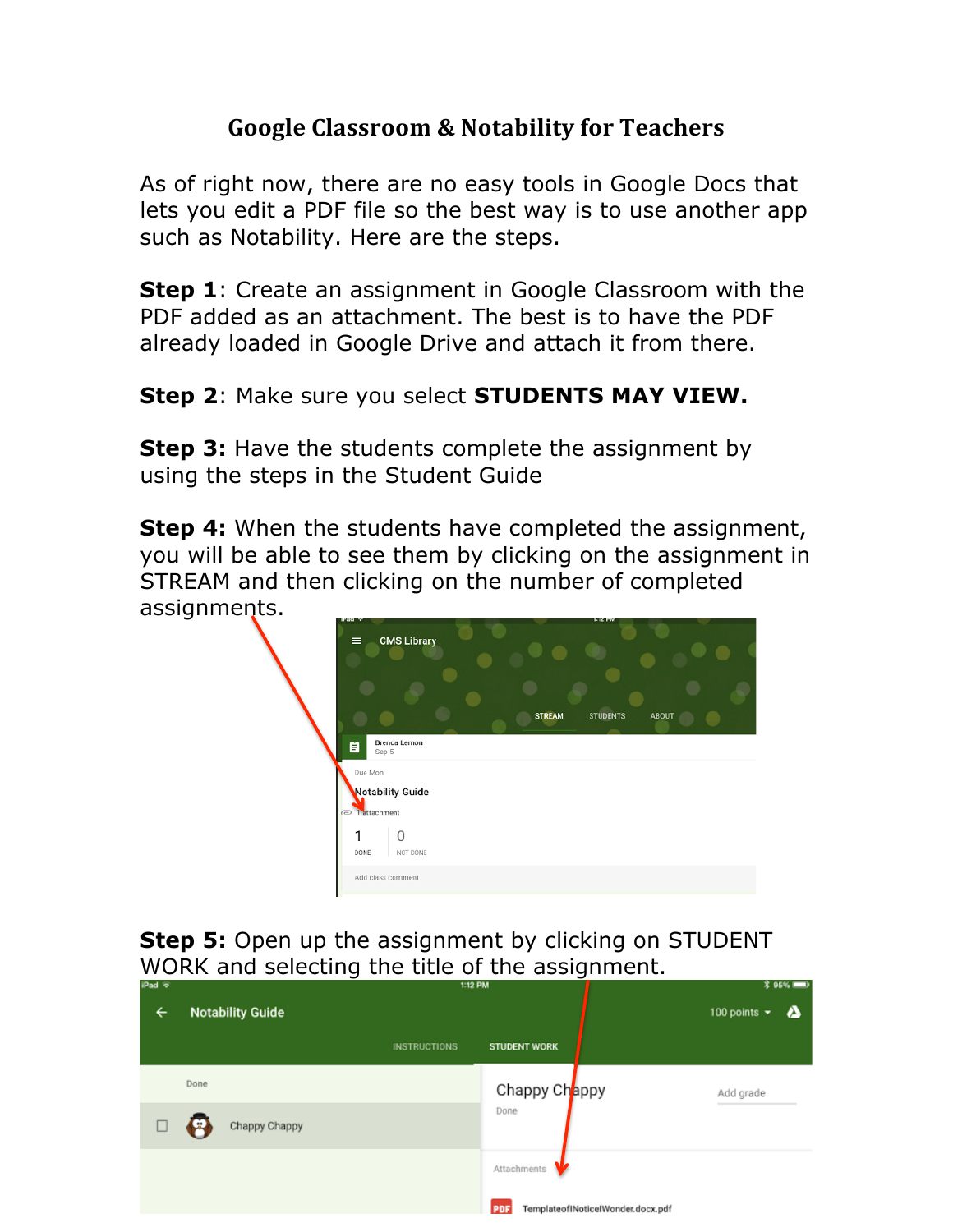**Step 6:** If you want to add your own annotations to their assignment, click on the  $\begin{array}{|c|c|c|} \hline \cdots \end{array}$  in the top right-hand corner.



☆

 $\overline{z}$ 

CMS Library teachers

E.

Move

Ĥ

Remove

 $\subset$ 

Turn on

Owner

Can edit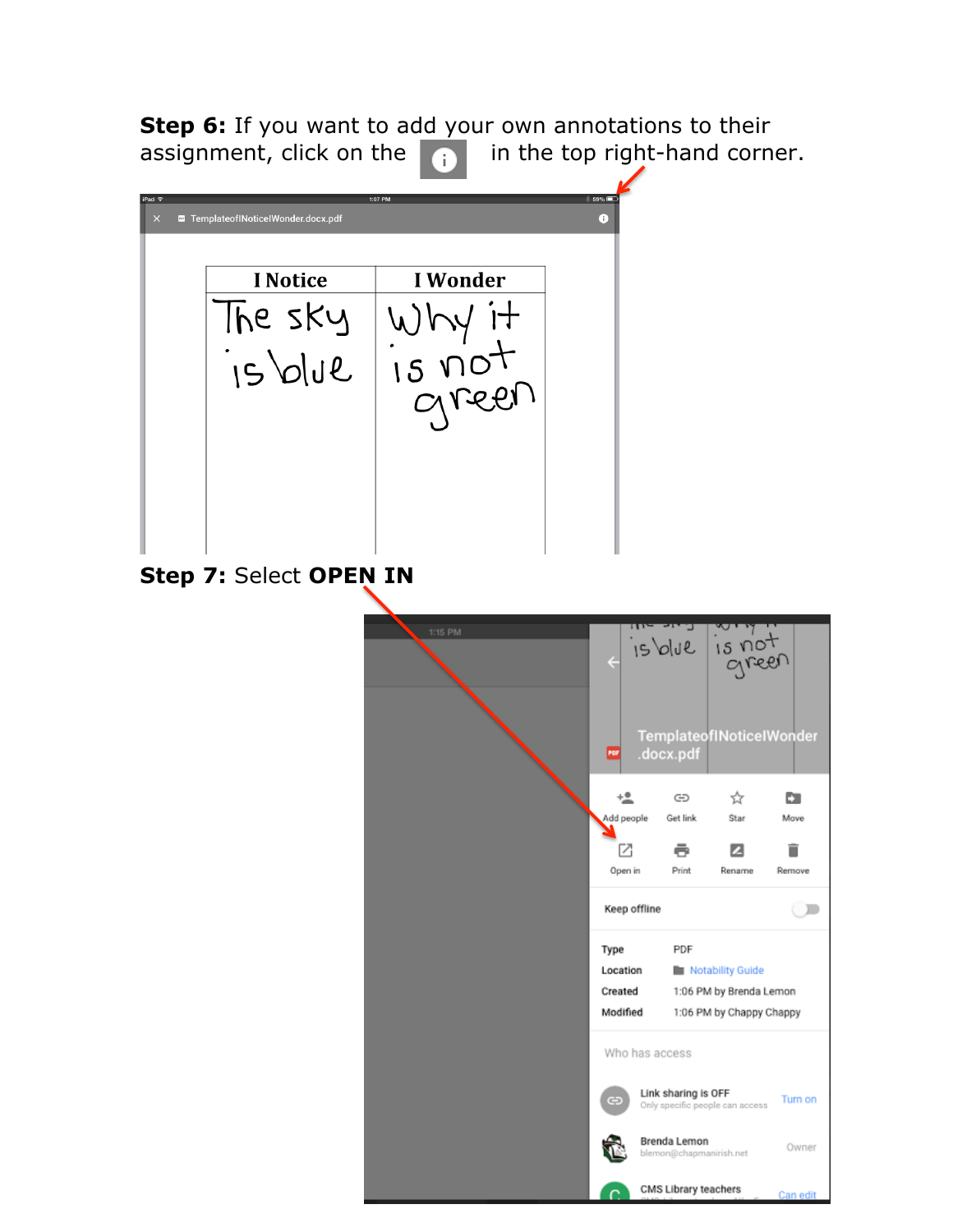

## **Step 8:** Select **OPEN IN** one more time.

## **Step 9: Choose Notability**

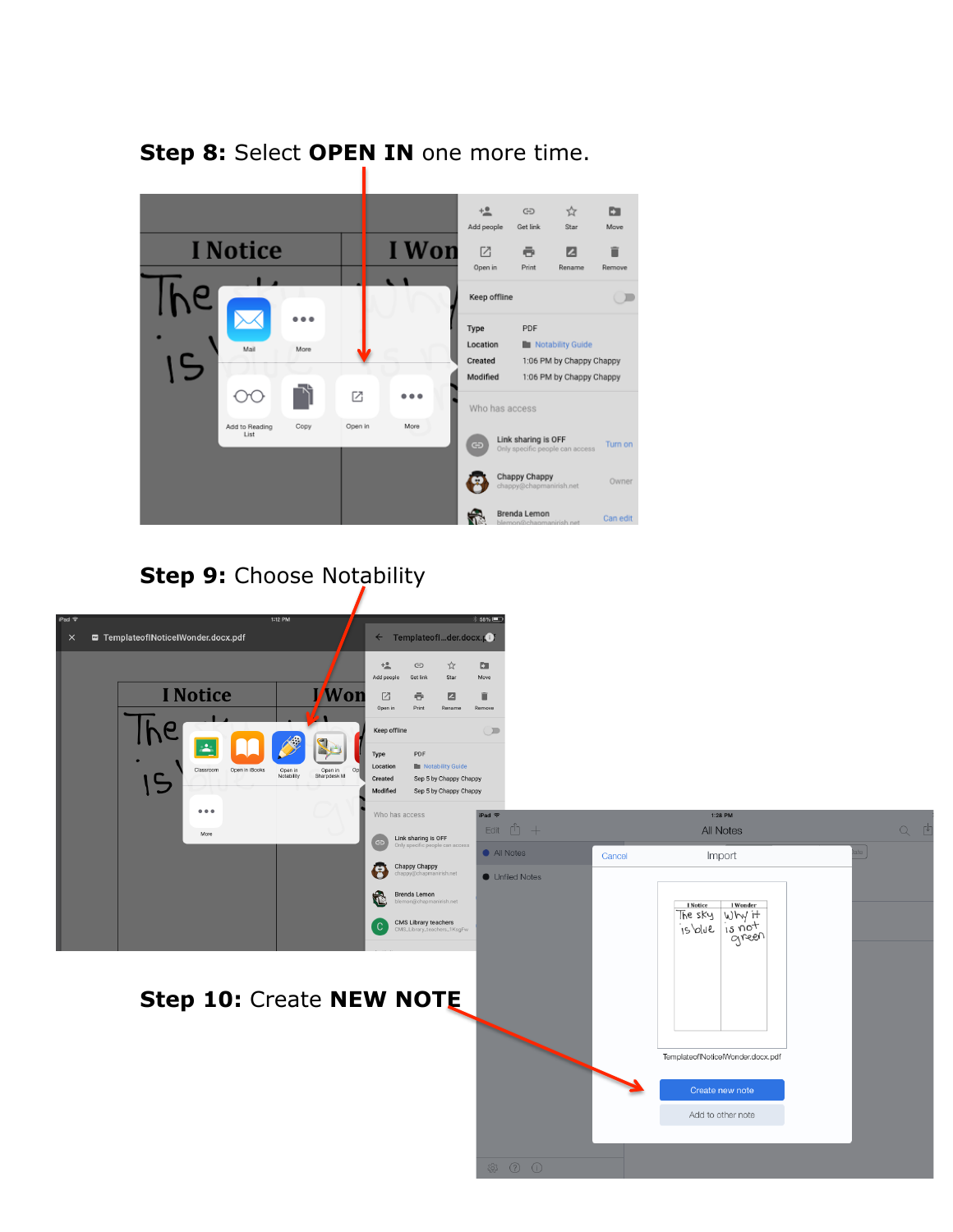**Step 11:** Mark the PDF using the tools in Notability. When you are done, you will need to share it back with the student.

**Step 12:** Click on the box with the up arrow in the top lefthand corner.